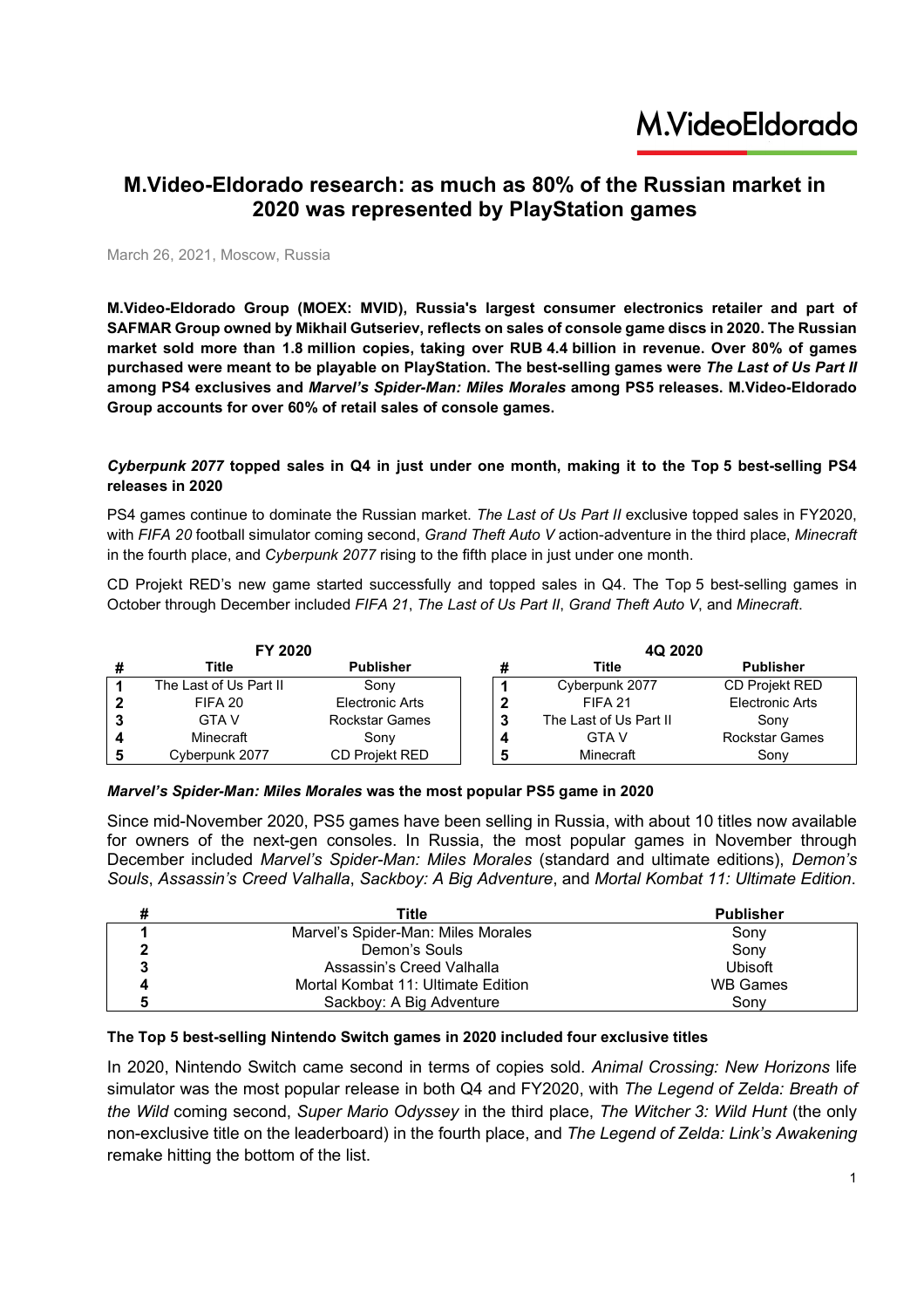# M.VideoEldorado

Apart from *Animal Crossing: New Horizons*, the most popular Nintendo Switch games in October through December included *The Legend of Zelda: Breath of the Wild*, *Ring Fit Adventure*, *Super Mario Odyssey*, and *Super Smash Bros. Ultimate*.

| FY 2020 |                                            |                               |   | 4Q 2020                                    |                  |  |
|---------|--------------------------------------------|-------------------------------|---|--------------------------------------------|------------------|--|
|         | Title                                      | <b>Publisher</b>              |   | Title                                      | <b>Publisher</b> |  |
|         | Animal Crossing: New Horizons              | Nintendo                      |   | Animal Crossing: New Horizons              | Nintendo         |  |
|         | The Legend of Zelda: Breath of<br>the Wild | Nintendo                      |   | The Legend of Zelda: Breath of<br>the Wild | Nintendo         |  |
| 3       | Super Mario Odyssey                        | Nintendo                      | 3 | <b>Ring Fit Adventure</b>                  | Nintendo         |  |
| 4       | The Witcher 3: Wild Hunt                   | Bandai Namco<br>Entertainment | 4 | Super Mario Odyssey                        | Nintendo         |  |
| 5       | The Legend of Zelda: Link's<br>Awakening   | Nintendo                      | 5 | Super Smash Bros. Ultimate                 | Nintendo         |  |

### **FIFA football simulator retained its leadership among Xbox One games in 2020**

*FIFA 20* (*FIFA 19* in 2019) football simulator from Electronic Arts remained the most popular game among owners of Xbox One consoles, with *Grand Theft Auto V* coming second, *Red Dead Redemption 2* in the third place, *UFC 3* mixed martial arts fighting simulator in the fourth place, and *Cyberpunk 2077* in the fifth place (as with PlayStation 4).

In Q4, the most popular titles in Russia included *Cyberpunk 2077*, *FIFA 21*, *Grand Theft Auto V*, *Assassin's Creed Valhalla*, and *Red Dead Redemption 2*.

| FY 2020 |                       |                       | 4Q 2020                   |                       |  |
|---------|-----------------------|-----------------------|---------------------------|-----------------------|--|
|         | Title                 | <b>Publisher</b>      | Title                     | <b>Publisher</b>      |  |
|         | FIFA 20               | Electronic Arts       | Cyberpunk 2077            | CD Projekt RED        |  |
|         | <b>GTA V</b>          | <b>Rockstar Games</b> | FIFA 21                   | Electronic Arts       |  |
|         | Red Dead Redemption 2 | <b>Rockstar Games</b> | <b>GTA V</b>              | Rockstar Games        |  |
|         | UEC.3                 | Electronic Arts       | Assassin's Creed Valhalla | Ubisoft               |  |
|         | Cyberpunk 2077        | <b>CD Projekt RED</b> | Red Dead Redemption 2     | <b>Rockstar Games</b> |  |

#### **Sergey Sukhorukov, Head of Entertainment and Gadgets at M.Video-Eldorado:**

*"Video games on physical media remain in high demand among Russian gamers. During the pandemic in 2020, this segment became increasingly topical as we were spending more time at home. Landmark releases also played a role. For instance, The Last of Us Part II emerged as an all-time leader in the entire history of titles released on PlayStation 3 and PlayStation 4 in our chains immediately after it was launched. In the first four days, the much-anticipated Cyberpunk 2077 saw the highest demand in the entire history of M.Video and Eldorado (PC and console copies combined). The release of next-gen consoles was another landmark of the last year's gaming industry, with PlayStation 5 and Xbox Series X|S enjoying soaring demand since the start of sales. After several pre-order waves, we launched public sales of consoles and it took us a few minutes to sell off all the available stock".*